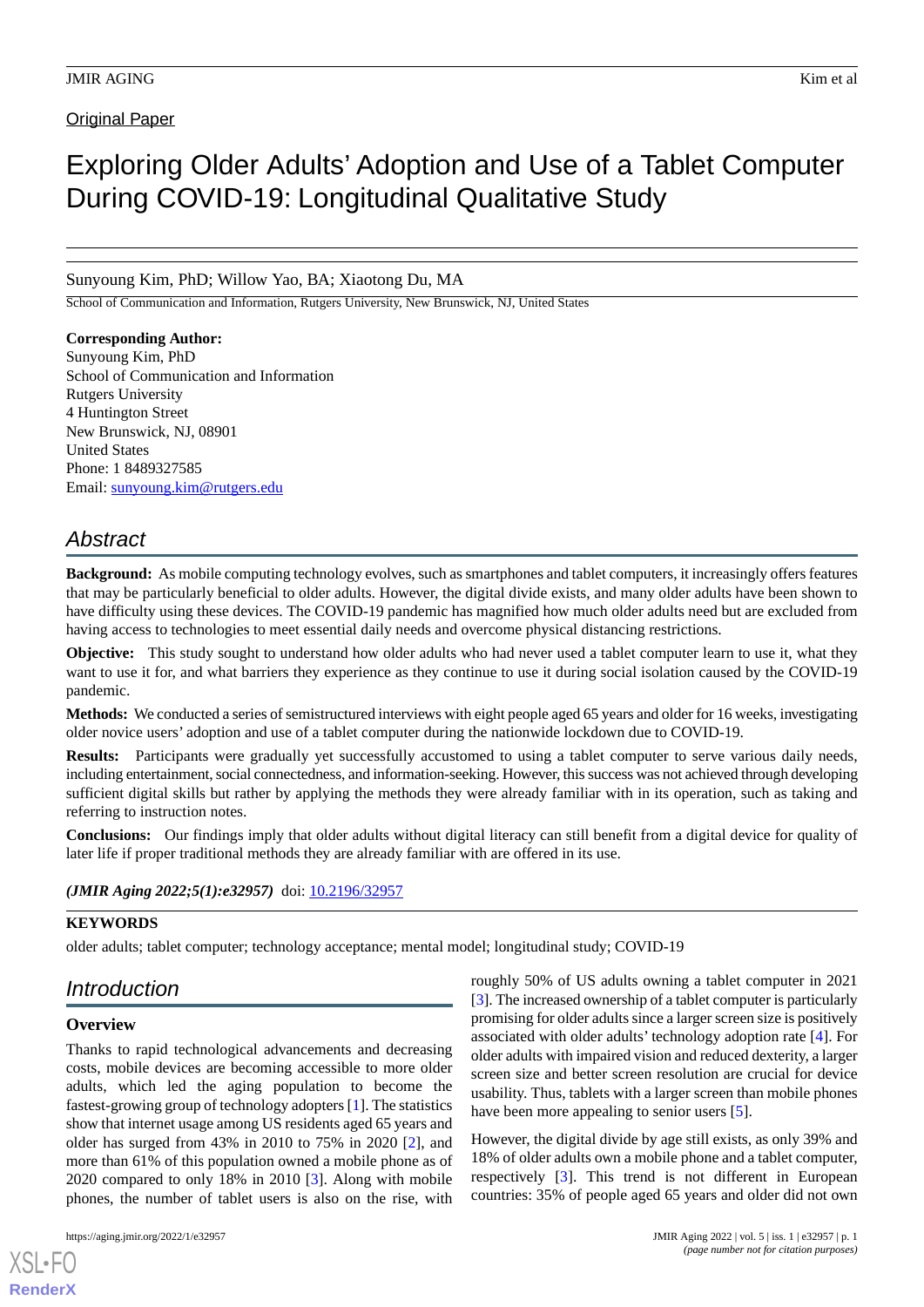a mobile phone, in contrast to over 98% of those aged 18 to 45 years that did own a mobile phone in the United Kingdom in 2020 [\[6](#page-10-5)]. Furthermore, digital literacy to use mobile devices comfortably is negatively related to age [[7\]](#page-10-6), and older adults often encounter numerous challenges in using new technologies [[8](#page-10-7)[-11](#page-10-8)]. Socioeconomic status is another crucial factor contributing to the digital divide. Approximately 40% of adults with lower incomes (households earning less than US \$30,000 a year) do not have home broadband services or a computer, and a majority of them are not tablet owners [[12\]](#page-10-9). By comparison, each of these technologies is nearly ubiquitous, if not multiple of each of these technologies, among adults in households earning US \$100,000 or more a year [[12\]](#page-10-9). When age and socioeconomic status are combined, it becomes evident that low-income older adults are most likely to face a digital divide [\[13](#page-10-10)].

The COVID-19 pandemic has magnified the importance but lack of access to mobile devices by older adults [[14,](#page-10-11)[15](#page-10-12)]. The mandated shelter-in-place and social distancing orders transformed most tasks that have been performed through face-to-face means into virtual formats. For instance, local organizations and community associations shifted their information distribution and outreach efforts from offline to online platforms, and in-person meetings and events are substituted with virtual methods of communication. While a shift to digital enabled people to stay connected and informed amid the nationwide lockdown, many older adults who were already experiencing social isolation and loneliness were excluded from digital services, which significantly degraded their quality of everyday lives [[16-](#page-10-13)[18](#page-10-14)]. Consequently, efforts to increase older adults' access to technology have been spurred by both nonprofits and public agencies.

One such effort was carried out by the Housing Authority of the City of Elizabeth, a low-income housing organization in the greater New York area, to distribute over 100 tablets to low-income senior residents to enhance their access to service and information online in the fall of 2020. Although this effort was well-received by the residents, it raised a subsequent concern about the sustainable use of this technology because most recipients were first-time tablet users. They needed to gain sufficient digital skills and develop technological self-efficacy to use a tablet.

We conducted weekly semistructured interviews for 16 weeks with eight senior residents who received a tablet computer to serve two goals: (1) practically, to help the recipients learn digital skills to comfortably use a tablet; and (2) theoretically, to investigate how older novice users learn and develop digital skills over time. From this study, we aimed to answer the following research questions:

- 1. What do older adults use a tablet for during COVID-19?
- 2. What challenges do they experience when using a tablet, and how do they progressively cope with those challenges?
- 3. What are the factors that affect older adults' learning of digital skills?

To date, the prospect of older adults' learning to use mobile devices has been extensively discussed in the literature. However, most studies relied on self-reports of past experiences

[[19](#page-10-15)[,20](#page-11-0)] or quasiexperiments on various learning modes [[21,](#page-11-1)[22\]](#page-11-2). This paper contributes to the literature by investigating, for 4 months, the real-world context of how older adults who are new to tablet technology progressively learn digital skills to perform desired tasks on a tablet.

Our findings revealed that our participants were willing to learn and successfully use a tablet for entertainment, social connectedness, and information-seeking purposes as the study proceeded. However, it was not through acquiring sufficient digital skills, despite their continuous learning endeavor, but through incorporating the method they are already familiar with in its operation: pen and paper. The underlying issue with difficulty in acquiring digital skills was the lack of a proper mental model of how a tablet works. These findings can be used as design guidelines to promote the sustained use of emerging personal technologies to support the aging society. To the best of our knowledge, this is the first study that investigated the progressive use of a tablet computer among novice older users through a longitudinal field deployment study.

#### **Literature Review**

#### *Background*

Digital literacy is a set of skills and knowledge required by individuals to use digital devices to access and use digital information effectively [[23\]](#page-11-3). As today's young adults who are savvy users of current digital devices become older, they will not experience much difficulty in using them. However, the digital divide will continue to exist because computing technology continues to advance, and new digital devices will continue to emerge. Perhaps one of the earliest research topics on older adults' technology use was investigating their use of automatic teller machines in the late 1990s [[24\]](#page-11-4). Moreover, researchers are still investigating older adults' use of emerging technologies (eg, wearables [\[25](#page-11-5)], voice assistants [\[26](#page-11-6)]).

Information and communication technologies are becoming an integral part of our everyday lives as information and services are increasingly delivered and consumed online [\[27](#page-11-7)]. In particular, access and use of mobile devices such as smartphones and tablets are vital rather than an option, since these are used as a primary gateway to obtain needed information and services for many daily tasks [[28\]](#page-11-8). Consequently, a growing number of older adults are expected to use mobile devices to fulfill some of their everyday needs. However, unlike younger generations, older adults did not grow up with technologies that are prevalent today. Many older adults are not familiar with new technologies and thus have difficulties in using them. Therefore, there has been an emerging focus on helping the aging population learn to use mobile devices.

#### *Older Adults and Technology Acceptance*

Much research has sought to comprehend technology use and acceptance by older people using existing theories of technology adoption such as the technology acceptance model (TAM) [\[29](#page-11-9)] and the unified theory of acceptance and use of technology (UTAUT)  $[30]$  $[30]$  (eg,  $[31-33]$  $[31-33]$  $[31-33]$ ). Although these theories are widely used to evaluate user attitudes toward the acceptance of technology in general, limitations exist because they lack sufficient consideration on age-specific or age-related factors.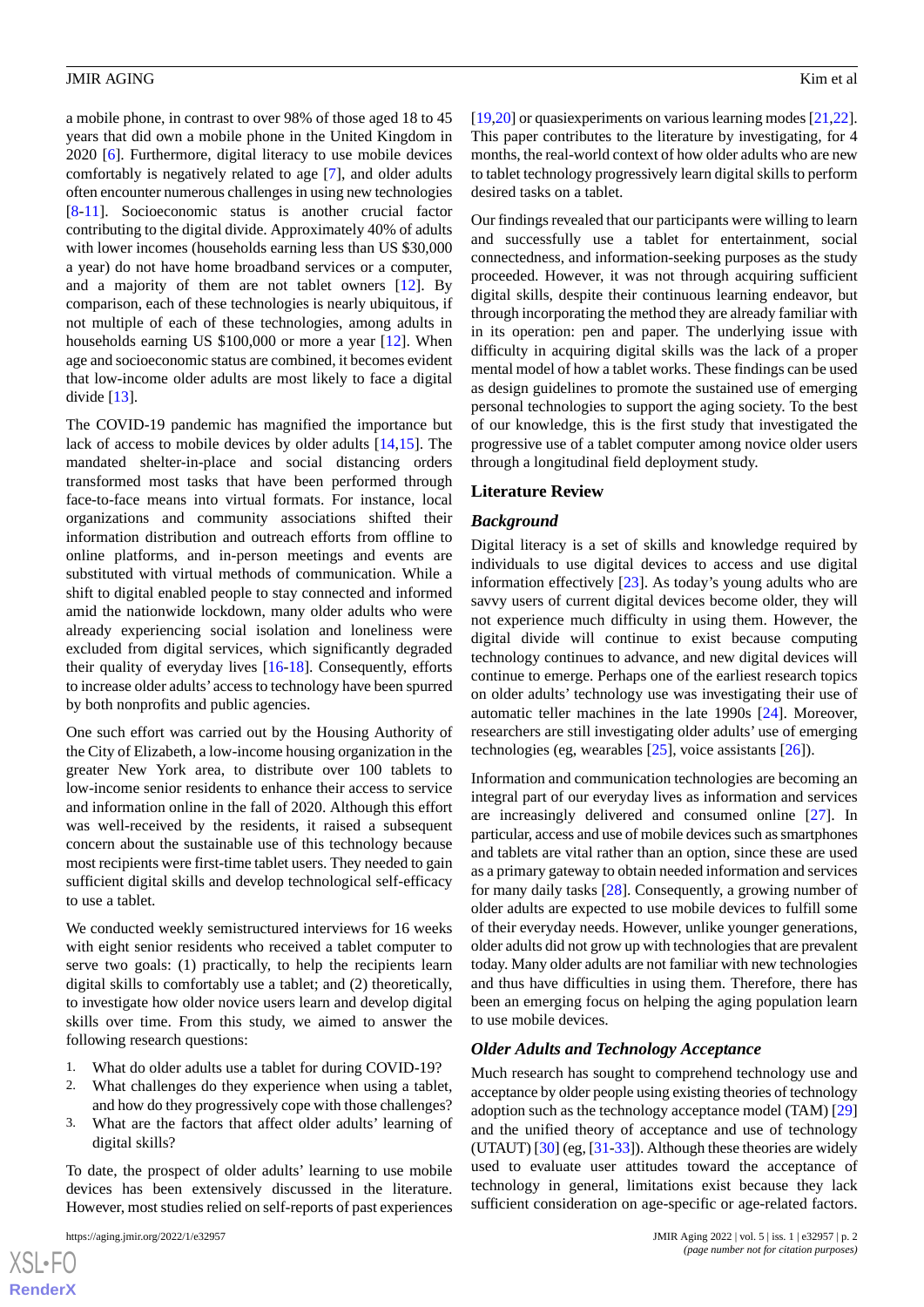To overcome such limitations, researchers have extended these theoretical frameworks to specifically account for older adults' technology acceptance behaviors  $[8,11,34-36]$  $[8,11,34-36]$  $[8,11,34-36]$  $[8,11,34-36]$  $[8,11,34-36]$  $[8,11,34-36]$ . Details may differ in these extended frameworks, but one common factor that distinguishes older adults from their younger counterparts in technology acceptance is the special learning needs that older adults have when using new technology.

For example, Renaud and van Biljon [[35\]](#page-11-15) postulated the senior technology acceptance model (STAM) expanding on TAM [\[35\]](#page-11-15). STAM introduced an incorporation phase in which older adults explore and experiment with new technology to estimate the perceived ease of learning and use for technology acceptance. Similarly, Kim et al [\[34](#page-11-13)] developed a theoretical model that extends TAM and UTAUT to explain how older adults accept or reject mobile devices. This model comprises an additional phase, intention to learn, with three affecting factors (self-efficacy, conversion readiness, peer support) that determine the acceptance of mobile devices among older adults. They further validated this model through a comparative study with younger adults [\[37](#page-11-16)]. Third, Barnard et al [[8\]](#page-10-7) proposed a model of technology acceptance and rejection for older adults, which emphasized the facilitating conditions to learn a technology, such as a friendly space for trial and error and provision of a manual, as a decisive factor for seniors' technology adoption.

As learning has been found to be crucial for older adults' technology acceptance, researchers have sought ways for older adults to effectively learn to use new technology, which we explain in the next section.

#### *Older Adults' Learning to Use Mobile Devices*

Researchers have investigated various modes of learning to determine older adults'preferences when learning to use mobile devices. For instance, Pang et al [\[21](#page-11-1)] conducted a design prove study of an interactive help kiosk, Chiu et al [\[38](#page-11-17)] conducted a focus group of a small-group tutoring approach, LoBuono et al [[39\]](#page-11-18) observed the utility of intergenerational learning by college students, and den Haan et al [\[40](#page-11-19)] ran a field study of peer-to-peer community learning. Although findings from these studies were mixed as to which learning methods older adults preferred or found effective, they share a common preference: a collaborative approach implemented by peer support, interpersonal communication, and community-based programs. In contrast, independent learning was preferred for its ability to control learning speed and avoid bothering family and friends, although its effectiveness is limited.

In summary, mobile devices are becoming essential for healthy aging and independent living, but many older adults experience various challenges with respect to using new technology. Learning is imperative in overcoming those challenges, although empirical evidence on how older novice users learn and develop digital skills for their sustained use of mobile devices is limited. This paper contributes to this body of literature by exploring what challenges older novice users experience when learning to use a tablet computer and how they cope with those challenges over time through a longitudinal field study.

## *Methods*

## **Ethical Considerations**

The study was approved by the Rutgers Institutional Review Board (Pro2020002565), and informed consent was obtained from all participants before participating in the study.

#### **Participants**

For participant recruitment, we collaborated with the Housing Authority of the City of Elizabeth, an affordable housing community located in the greater New York area that the first author has a long-established research collaboration with. This community manages 1322 public housing units of various types, including single units, family housing, and senior complexes, approximately 1000 of which are for a low-income senior and disabled population. To improve older adults' access to technology during COVID-19, this organization raised a fund to distribute free tablet computers to senior residents. As a result of this effort, about 100 senior residents in this housing community received a free tablet in the fall of 2020. Among those who received a tablet, we recruited participants to take part in this study. When giving out a tablet, a recipient was asked if they were interested in participating in this study. Upon agreement to participate, we installed the Zoom app on their tablet before giving it out. Three inclusion criteria for participation were age being over 65 years, English-speaking, and being a first-time tablet owner.

In total, we recruited 10 participants (6 females and 4 males), ranging in age from 65 to 80 years (mean age 71.6, SD 4.9 years; see [Table 1\)](#page-3-0). Nine participants lived by themselves and one participant lived with a partner. With respect to general technology use, six participants owned a smartphone, four participants owned a flip phone, six participants owned a computer, and one participant owned an eBook (Kindle). All participants said that they frequently used computers for information searching and email. Seven participants said they had used a tablet but never owned it, and three said they had never used a tablet. The self-identified ethnicity of all participants was Black or African American. Two participants withdrew within the first month of the study due to losing interest in the study. The other eight participants completed the study for the entire study duration.

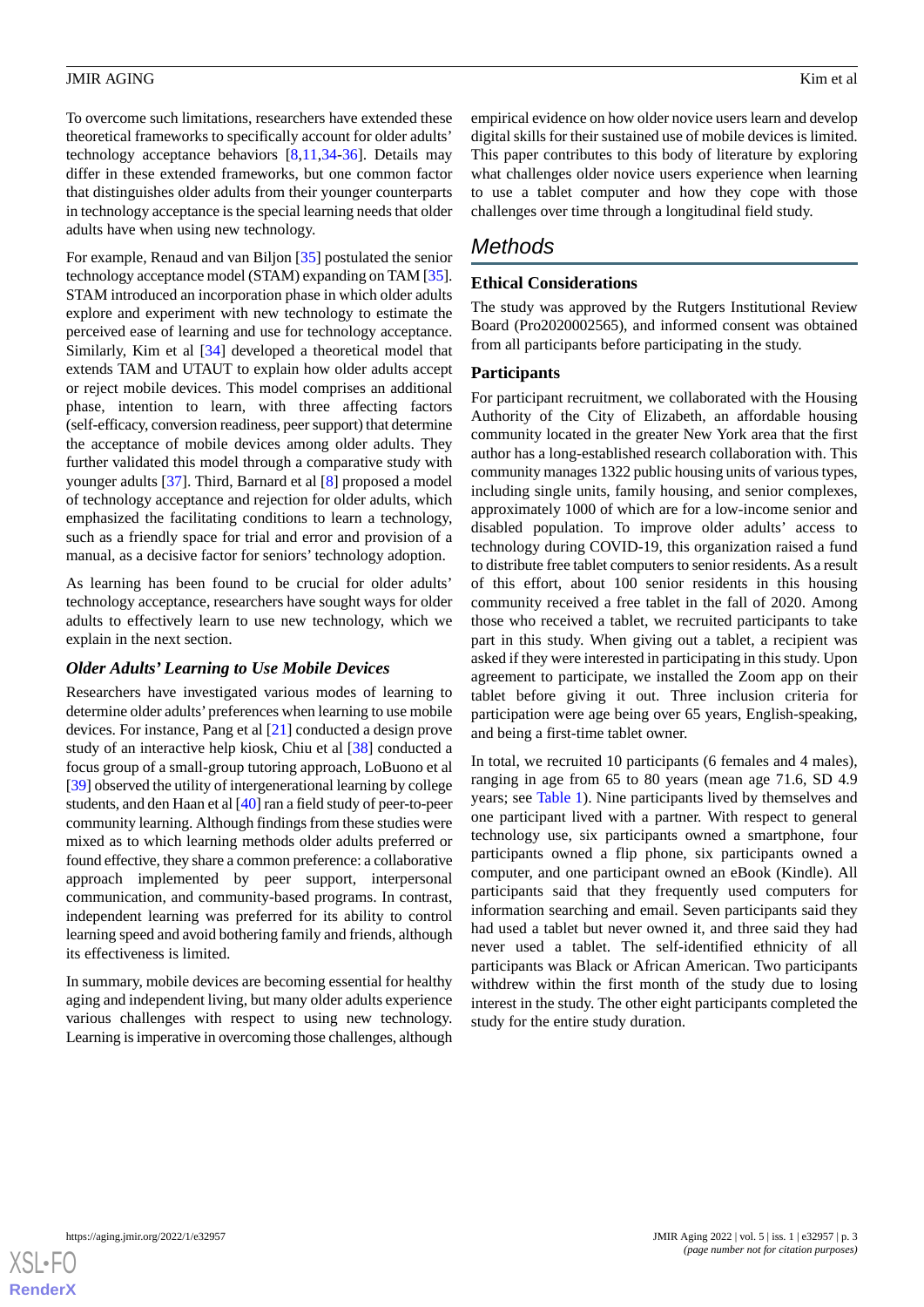<span id="page-3-0"></span>**Table 1.** Participant demographics.

| Participant ID | Age (years) | Gender | Devices owned               | Occupation before retirement | Study duration |
|----------------|-------------|--------|-----------------------------|------------------------------|----------------|
| P <sub>1</sub> | 65          | Male   | Smartphone, computer        | Machine operator             | Completed      |
| P <sub>2</sub> | 66          | Female | Flip phone, computer        | Nurse aid                    | Completed      |
| P <sub>3</sub> | 71          | Female | Smartphone                  | Customer service             | Completed      |
| P <sub>4</sub> | 80          | Male   | Smartphone, computer        | Tax preparer                 | Completed      |
| P <sub>5</sub> | 74          | Female | Smartphone, computer        | Paraprofessional             | Completed      |
| P <sub>6</sub> | 68          | Female | Flip phone                  | Customer service             | Completed      |
| P7             | 72          | Male   | Smartphone, computer        | <b>Sales</b>                 | Completed      |
| P <sub>8</sub> | 78          | Female | Flip phone, computer, eBook | Homemaker                    | Completed      |
| P <sub>9</sub> | 69          | Male   | Smartphone                  | Sales                        | Dropped        |
| <b>P10</b>     | 73          | Female | Flip phone                  | Customer service             | Dropped        |

## **Data Collection**

Participants were told to freely use a tablet as much or as little as they wanted throughout the study period, and we conducted a weekly semistructured interview for 16 weeks between fall 2020 and spring 2021. All interviews were conducted virtually via the Zoom video-conferencing app. For those who did not know how to use Zoom, we conducted the first interview over the phone and provided step-by-step instructions for launching the app and then switched to Zoom for the rest of the first interview.

Our interview protocol consists of two sessions: the first half of each interview explored participants' daily use of a tablet and their reflection on its use, and the second half was devoted to providing in-person instruction on using a tablet for various features. For the first session, we investigated what older adults wanted to use a tablet for, what difficulties they faced when using it, and how they coped with those difficulties. To explore these spaces in different stages of use, we constructed three sets of open-ended interview questions by phase. In the first phase (weeks 1 to 4), we focused on understanding initial impressions, needs, and difficulties in using a tablet. In the second phase (weeks 5 to 14), we explored the user experience in-depth, including usage patterns, the needs and challenges, and strategies to cope with breakdowns. In the third phase (weeks 15 and 16), we focused on the overall reflection on users' interaction with a tablet. Each session lasted from 30 to 60 minutes. Next, for the second session, we asked participants if they wanted to learn any feature and provided step-by-step instructions for the feature. We did not prepare any instruction material but provided impromptu verbal explanations on how to perform a requested task. This session lasted about 30 minutes.

In addition, participants filled out a short survey to inform us about their basic demographic information, including age, household type, occupation before retirement, and devices owned. All interviews were audio-recorded and transcribed. Participants who completed the study were compensated with a US \$160 gift card upon completion. Those who withdrew were partially compensated, and the amount was prorated by the duration of participation.

#### **Data Analysis**

We analyzed our interview data using thematic analysis to reveal patterns across data sets. Thematic analysis is a method for identifying, analyzing, and reporting patterns and themes within qualitative data [\[41](#page-11-20)]. We selected thematic analysis because it enables investigating explanatory conceptual themes associated with older adults' use of a tablet over time. The thematic analysis process involves open coding, axial coding, and selective coding for theme identification.

First, we conducted open coding to identify concepts that are significant, such as abstract representations of events, objects, happenings, and actions that emerged from the data. For open coding, each author separately created a set of codes for a selected interview transcript. All authors then met and compared a list of individually generated codes to validate, cross-validate, and consolidate the codes. We iterated this process four times when we were convinced that the coding process had saturated. Using the consolidated codebook, the first author then coded the rest of the interview transcripts. Next, we categorized the related concepts created by open coding into conceptual phenomena using axial coding. Phenomena refer to repeated patterns of events, happenings, actions, and interactions, representing people's responses to problems and situations. Lastly, we followed the selective coding process to integrate all concepts extracted from axial coding into a single storyline through building relationships.

## *Results*

#### **Overview**

In the first interview, all participants said that they used to engage actively in the events and activities organized by a local senior center before COVID-19, which constituted most of their physical activities and social interactions. Thus, unsurprisingly, they all expressed increased feelings of loneliness and social isolation due to social distancing and shelter-in-place orders during COVID-19.

*I used to go to the senior center every day and play games. I can't do that anymore. My daily routine now, because of the pandemic, is not a real good routine because I am home all day. The biggest joy I have in*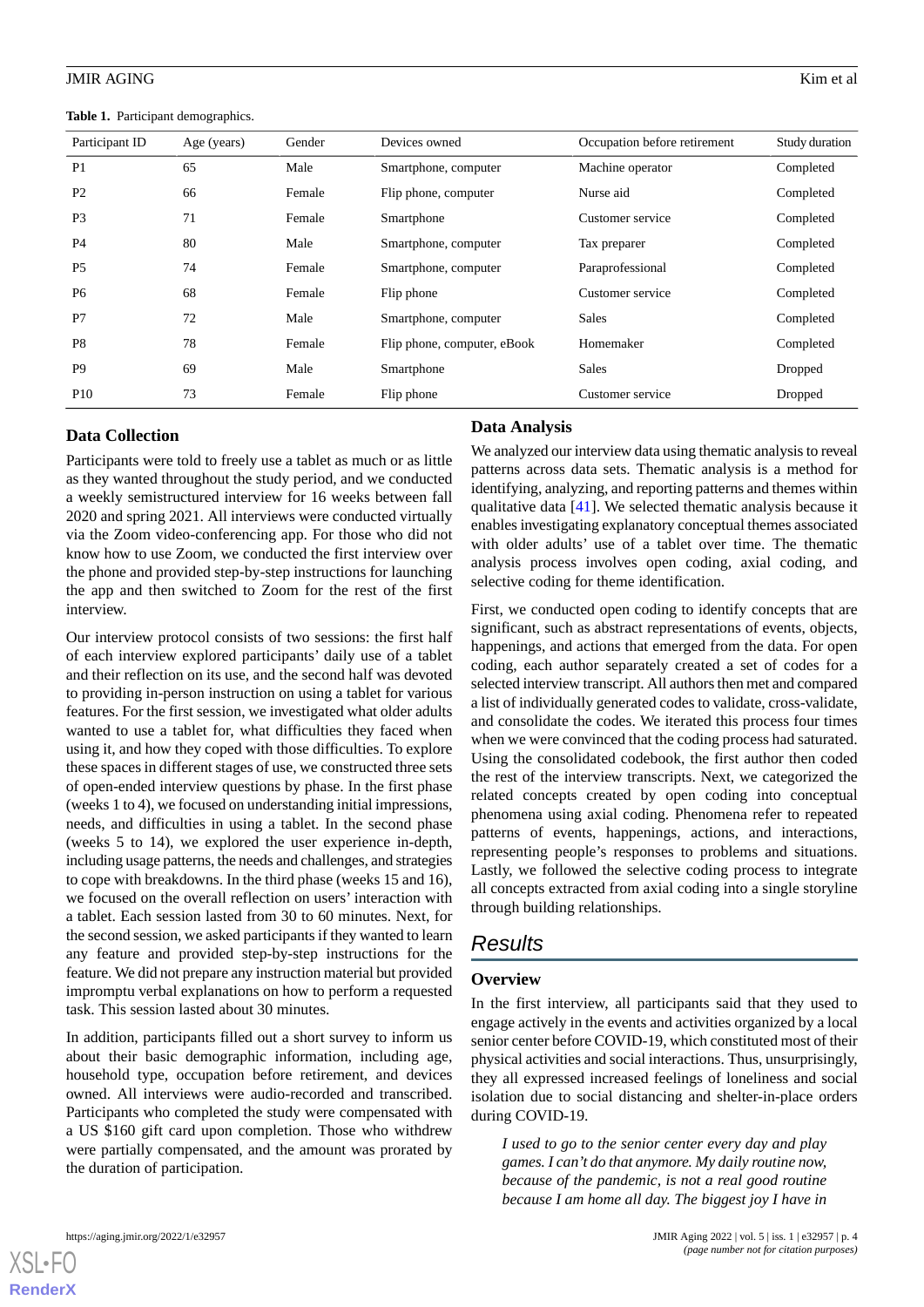*life now is going to Shoprite and buying my groceries once a week. And we wave at each other if there are any of my friends there.* [Participant (P) 2, Interview (W) 1]

*Before the COVID-19 hit, I was part of the senior center where I used to go four times a week. I was into the ceramics classes, exercises, and all kinds of different activities at the center. Now, I'm always in the house.* [P6W1]

*I'm so used to going to the senior center. Now we can't go to the center. Now I have a tablet, so I could still play bingo and talk to my friends. But being in person is much better for us so that you can get up and talk to people and have refreshments.* [P7W1]

Fortunately, most participants quickly acknowledged that a tablet could serve as an outlet for sustaining a quality life and remaining connected with other people amid COVID-19 within the first couple of weeks of the study. Consequently, they tried to make good use of a tablet to fulfill various needs throughout the study. While many of these efforts were successful, several participants failed to gain sufficient digital literacy to comfortably use a tablet even upon completion of the 4-month-long training. In what follows, we report the findings on our participants'purposes, perceived benefits, and challenges of using a tablet. While these are not much different from tablet use in general, our findings show empirical evidence of older novice users' adoption and use of a tablet over time.

#### **Purposes and Benefits of Using a Tablet**

#### *Entertainment: Playing Mobile Games*

The most common topic of questions about tablet use in the first phase of the study was how to install mobile game apps. Some participants were already playing mobile games on their smartphones and asked to help install the same apps to their newly received tablets, and others asked how to find and install new mobile games on a tablet. Similarly, the most common use of a tablet was for playing mobile games. To our opening question of each interview, "what did you use your tablet for this past week?", the prevalent answer throughout the study was playing a mobile game.

*Before COVID, I didn't play the game, because I didn't have a tablet. Since I have my tablet now, I'm playing lots of games. Because of COVID, I am forced to sit down and learn things that I didn't have to do before, like playing a game. Now, even if we start going back out, I will probably carry my tablet wherever I go and use it.* [P2W8]

People usually play mobile games to spend leisure time or alleviate boredom [[42\]](#page-11-21). However, our participants did not mention any of these as their intention of playing mobile games. Instead, they emphasized and made clear that they played mobile games for constructive purposes such as engaging in challenges, gaining a feeling of accomplishment, and keeping active mentally and physically. We are uncertain if the noted intentions were genuine or due to a response bias where a respondent exhibits the purposeful presentation of self to fit into socially desirable attitudes or please an audience [\[43](#page-11-22)]. What we are

[XSL](http://www.w3.org/Style/XSL)•FO **[RenderX](http://www.renderx.com/)**

certain of is that our participants were conscious of the potential benefits that playing mobile games can bring to them. The downside is that they played only a couple of simple games, even though numerous mobile games have been designed for cognitive, physical, and hedonic benefits for healthy aging. Although the excerpts below mentioned some other games, Bingo and Scribble were two games that all participants stated they played throughout the study.

*I play a few games every day like Bingo, Scribble, and Candy Crush on my tablet to keep my brain active and my coordination back and forth. I try to keep on challenging myself with the games.* [P3W2]

*I like to play a challenging game on a tablet, like three-word matching games, because I had many strokes. Playing games keeps my brain active, keeps your eyes and hands move, and it makes you keep thinking.* [P7W3]

*I have an app called Happy color on my tablet that I play all the time. It has all different pictures on it, and you just color them by the number that's noted. I love to play that because it's comforting and soothing to me.* [P8W4]

In general, the entertainment purposes of using a mobile device are fulfilled by various activities, ranging from playing games to listening to music, watching TV and videos, and reading books [\[42](#page-11-21)]. However, none of these, other than playing mobile games, was brought up by our participants throughout the study, except for one participant mentioning their attempt, but failure, to install a TV app in week 12. In fact, we introduced and provided instructions for using many recreational features mentioned above during the interviews, and their initial responses to these features were positive. However, we had not received any comment about using them throughout the study.

*I tried to install a TV app, Pluto TV, on my tablet. But I wasn't successful because they asked for a password, and I didn't know what password I have.* [P5W12]

## *Social Connectedness: Video Chats and More*

Because all interviews were to be conducted virtually via Zoom, a video-chatting app, we offered instructions on using it during the first interview until participants fully understood how to use it. They then used Zoom at least once a week to participate in this study for 4 months. These efforts must have enabled our participants to utilize Zoom comfortably and effectively as the study proceeded. Participants unanimously expressed excitement, satisfaction, and a positive outlook for using Zoom to socialize with others and overcome loneliness during COVID-19 throughout the study. Although video-chatting platforms cannot substitute for face-to-face interaction, they still provided those who felt a loss of connection with a way to connect with friends and loved ones safely.

*I was by myself for 14 days. The only time I can talk to anybody now is when I zoom on a tablet earlier today. It was a nice experience because we saw more people. It was keeping me from being lonely. It's helping me stay in touch with people and to get things*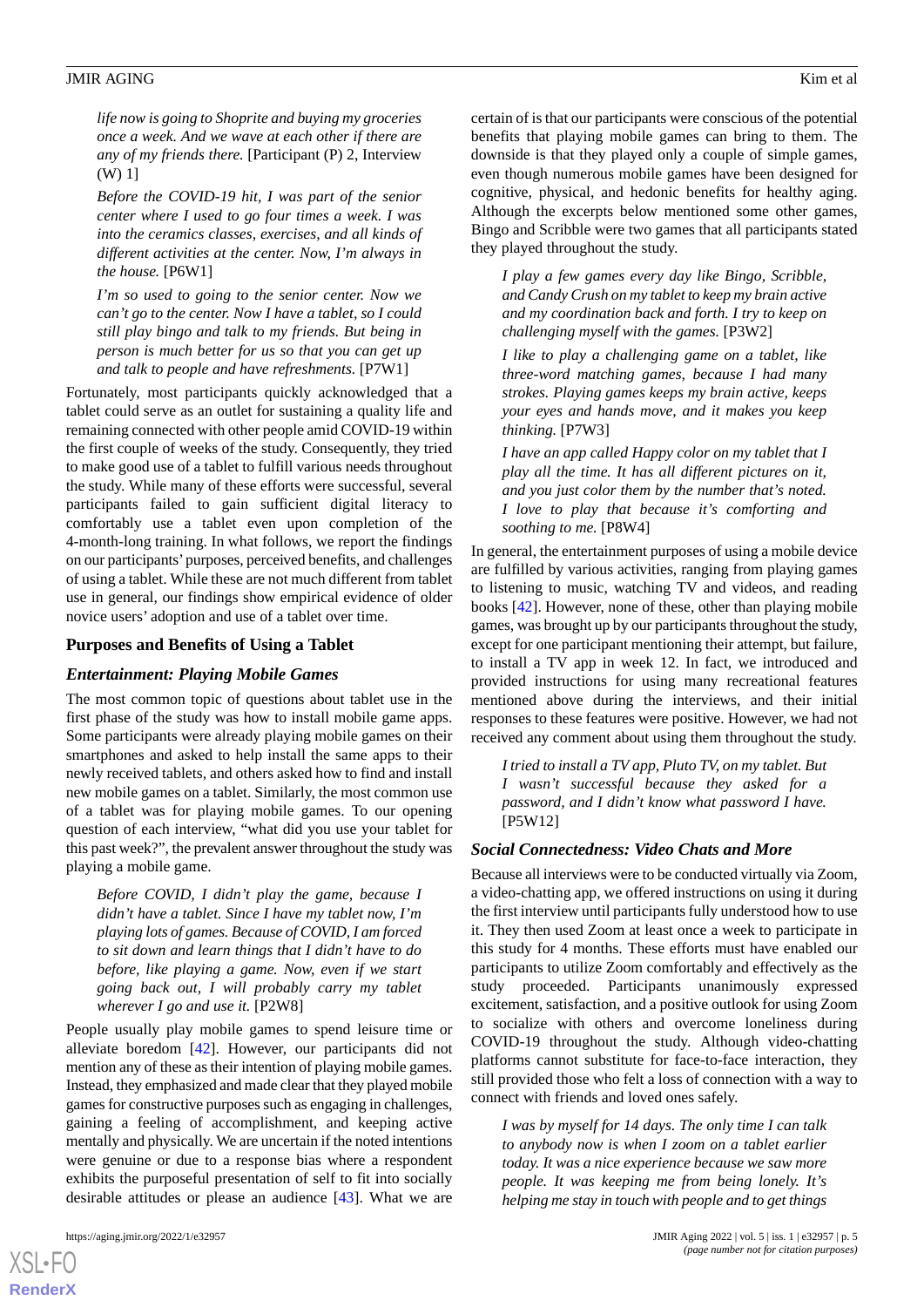*done. Now it's another part of my life that I'd like to keep using.* [P6W3]

*We haven't been in person since we closed down in March. So that was very instrumental in getting these tablets. The most important thing I'm having a tablet for is being able to reach out and talk to other people. This tablet is like my best friend now. He goes with me everywhere. I got to give it some name.* [P7W4]

*I was all by myself. But once I was on the Zoom, it has affected my life tremendously. I can see the seniors who I used to see at the center. A lot of seniors are homebound and very lonely. So, just to be able to be in touch with the other seniors is very meaningful to us. Seeing them is a way of alleviating a lot of the loneliness from being alone.* [P3W5]

Another common purpose of using Zoom was religious socialization, which is an essential part of many participants' social activities. One of the popular answers to our interview question "what did you use your tablet for this past week?" was attending virtual church services.

*I zoom for my church services on Sunday. I haven't gone back to my church yet because the pastor had a COVID and came back, but they weren't taking temperatures or social distancing. But every Sunday, you can watch on zoom the pastor live-streams. You can't see anybody but the pastor, but you still receive whatever he's preaching about.* [P1W4]

A key concern or complaint that participants had with using Zoom was that many other seniors were still unfamiliar with or did not know how to use Zoom. Our participants gained sufficient in-person training and step-by-step guidance on using Zoom from participating in this study. However, many older adults lack access to these resources. Since having more people on video-chatting platforms is essential for virtual socialization, participants sought ways to help other seniors use Zoom.

*There's a lot of seniors that have a tablet but just don't zoom. I wanted to host a zoom meeting with some of the seniors I know for some of those classes. How do I do that? Do they charge you for that?* [P1W5]

*Today was a good meeting (for the senior center's class). We had almost 16 seniors, which was phenomenal. As time goes by, we're getting more on the zoom meetings. We still have some that are having a problem getting on and still don't understand. So, someone has to go to their house and show them how to get on.* [P6W7]

*The lady who just moved in upstairs was by herself. Last week, I came down to help her get on our Zoom meeting. The lady was really depressed when we spoke to her. She broke down and was crying on zoom. We all told her that we're all here for her and will call her if necessary. That made her feel much better, and I felt much better too.* [P7W10]

There are many video-chatting platforms other than Zoom, namely FaceTime, Skype, Google Meet, Microsoft Team,

[XSL](http://www.w3.org/Style/XSL)•FO **[RenderX](http://www.renderx.com/)**

WebEx, and many more. Banskota et al [\[44](#page-11-23)] showed that older adults used FaceTime and Skype most frequently while in isolation during COVID-19. However, our participants only used Zoom throughout the study and nothing else. We consider three factors that must have contributed to their heavy reliance on Zoom for virtual socialization: (1) they learned how to use Zoom but no other apps and (2) FaceTime and Skype are generally used among friends and loved ones [[44\]](#page-11-23), whereas (3) our participants mostly connected with other seniors via virtual meetings organized by a senior center or a church for which Zoom is the primary tool used.

Besides, our participants fulfilled their needs for social connectedness not only by directly talking to others via video-chatting apps. Equally valuable was to share meaningful and helpful information with friends and loved ones. We received numerous questions on how to send digital data of various formats (eg, pictures, messages, news) to other people throughout the study. Even though it was an indirect experience, sharing digital data still gave older adults a sense of being connected to and engaging with others.

*I want to send a picture I take on the tablet to other people. How do I do that? Can you teach me how to send them to like my granddaughter?* [P4W4]

*I love sending inspirational cards to my friends in the morning. I send them wonderful things to uplift everyone's spirit. Doing that makes me feel connected to them.* [P2W5]

*Someone emailed me the vaccine information. And I wanted to share it with my friend, and so I forwarded it to her and said, you just click on the link. But she couldn't find the link in my email. I didn't know how to give her the live link.* [P3W8]

#### *Information Seeking: Google and YouTube*

Participants did not ask much about what to use a tablet for when they were first introduced to it, except for playing mobile games and using Zoom. Thus, we spent a great deal of the second session of the first-phase interviews introducing various apps, including but not limited to Google and YouTube, and explaining how to use them.

Participants started mentioning their information-seeking experiences after a few weeks of the study had lapsed. As the study proceeded, participants spent more time sharing their experiences of searching and retrieving various types of information when answering our interview question "what did you use your tablet for this past week?" The topics of information participants searched for encompassed an extensive range of informational needs and everyday activities, ranging from cooking to gardening, health care, home improvement, food, shopping, and many more.

*I like looking at different types of cooking on YouTube. This morning, I went to YouTube and put "how to cook turkeys" in the search bar. And it brought up a lot of different ones. What I liked is that I can set my tablet up on the counter and follow the recipe from the tablet. I've never done that before. I used to make a copy and follow it.* [P8W6]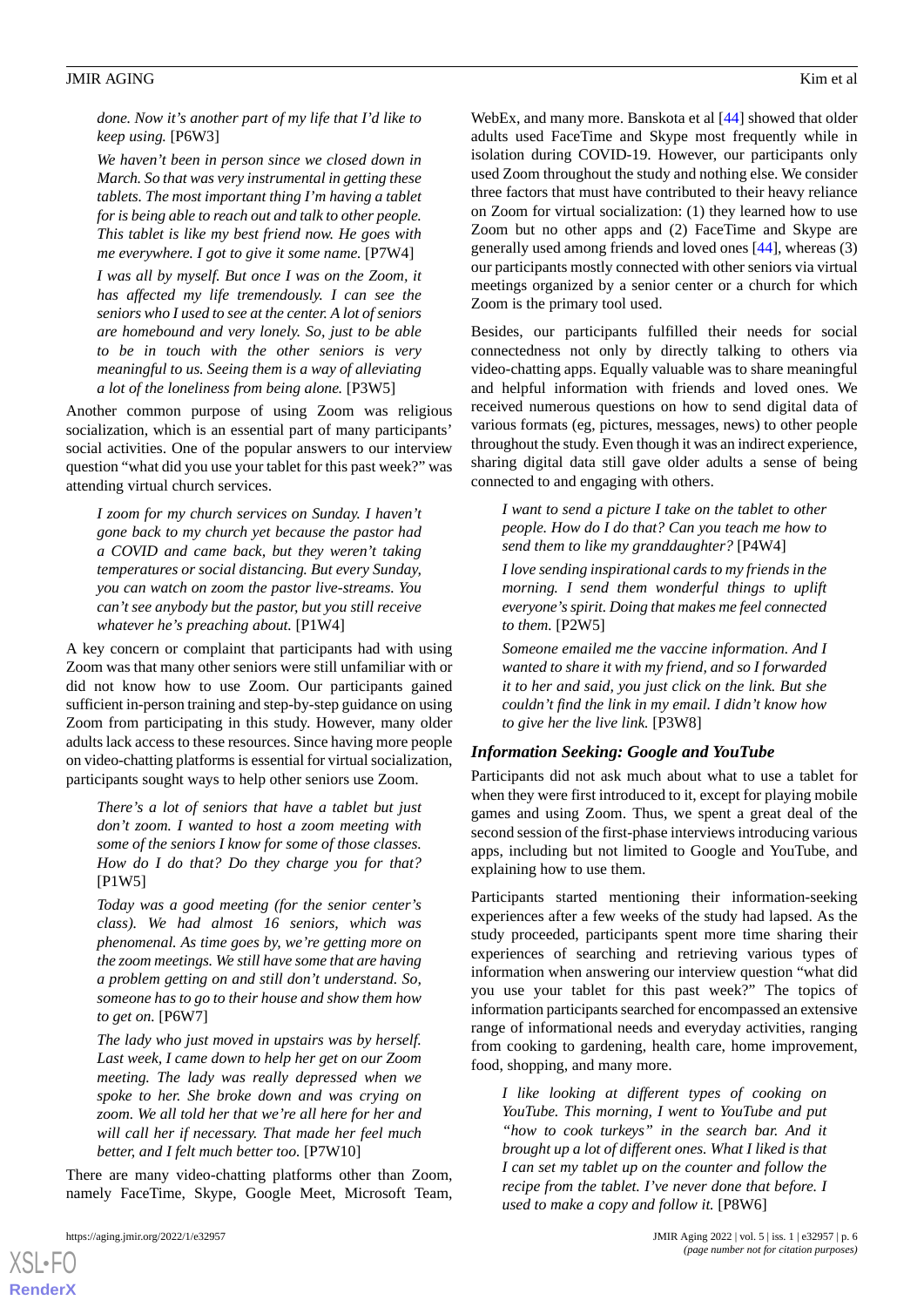*I use my tablet every day nowadays to check out different sites. For example, Facebook gives me information about food distribution, vaccine, testing, stimulus checks, etc. Last week, I looked up Google to see if I could take the COVID shot while rehabbing from having a flu shot. So that was a good resource to find out.* [P7W9]

*Whenever I need information about my gardening, I take the tablet and put a question into Google, and I get my answer. The other day when a branch broke off from one of my blueberry bushes, I went into Google to find out how to replant it.* [P1W10]

We identified two interesting aspects of our participants' tablet use for information-seeking. First, in contrast to many entertainment features that we introduced but were rarely used, participants quickly adapted to and increasingly used the features for information-seeking as the study proceeded. We attribute this to older adults' substantial informational needs for independently managing everyday life as much as their impending emotional needs for socialization. Second, although the general purposes of using YouTube range widely from information-seeking to education, entertainment, exercise, and more [[45\]](#page-11-24), participants used YouTube only to retrieve practical information. We introduced YouTube as "a place where you can watch videos online" to participants; nevertheless, they watched YouTube videos only to fulfill their informational needs. Many possible reasons can account for this usage pattern (eg, lack of interest, unfamiliarity with browsing, not knowing what is available), although our data did not present any concrete reason. Further studies are required to examine older adults' use of YouTube.

#### **Challenges and Coping Strategies for Tablet Use**

#### *Dealing With Challenges Due to Forgetfulness*

The most prevalent difficulty that all participants experienced and asked for help with was managing passwords. In the first few interviews, participants spent most of the second sessions asking for help logging in to different apps and websites. Some participants could not log in to certain services because they did not have an account, and some could not because they did not remember their password, all of which we quickly resolved by helping them create a new account or find a password. What we struggled with the most was when the password a participant remembered did not work. We asked them to retry multiple times, which made them feel confusion, frustration, and decreased confidence. Some services became deactivated after several login trials, and thus we helped them proceed with extra steps for reactivation. However, many of them gave up after a few failed attempts and told us that they did not want to use it anymore. After several similar incidents, we realized that the password participants remembered was, in fact, for a different service in most cases (eg, using a tablet's passcode for Google login).

*I have a password that I set up, but it keeps telling me it's the wrong password. So, I have to check into that. I know that's what I set up but don't know why it's not accepting it. I probably had to do forgot password and set up another one.* [P4W2]

[XSL](http://www.w3.org/Style/XSL)•FO **[RenderX](http://www.renderx.com/)**

As the study proceeded, participants gradually got used to managing multiple accounts and passwords through repeated instructions, although not through memorization. Except for relying on the autocomplete feature, a common strategy was to keep written records of accounts and passwords. In fact, writing down passwords is an old and widespread practice [[46](#page-12-0)[,47](#page-12-1)], and some of our participants already kept a written record of their passwords. We observed that novice participants also quickly developed a practice of keeping their newly created account information on paper and resorted to written copies of passwords for logins. However, its effectiveness and sustainability were questionable.

*People tell you don't use the same password. So, I have so many different passwords. And I have a diary with all of my passwords in it. I have to see the diary to find the password so that I can do whatever I want to do.* [P2W2]

*When I create an account, I write its password on a piece of paper. And then I lay the paper over here or over there, and I don't use it for long. And then when I have to use it, I don't know what the password was. And by then, the paper is gone.* [P3W2]

One effective way to extend this practice is to digitize written records, as mentioned by P1 in week 4, although nobody else mentioned this.

*I wrote all my passwords and the names of apps on a piece of paper and took a picture of it. So, if I need to find a password, I go to my photos gallery and pull up my password and the name of the app.* [P1W4]

Unsurprisingly, none of our participants was aware of any password-managing tool, and we did not consider introducing it to them either, because it was too complicated for them to use. In addition, privacy and security concerns relating to keeping written copies of passwords were never brought up, which confirms prior work showing that older adults are unaware of and susceptible to privacy and security risks associated with technology use [[48\]](#page-12-2).

We also observed that keeping written records of information was used not only for managing passwords. Most participants kept written instructions for various features we taught and counted on those whenever needed (eg, adjusting screen brightness, changing font size). In all, participants relied heavily on a traditional pen-and-paper method to cope with their forgetfulness throughout the study.

*The only thing that bothers me is that I can't get the tablet connected to my printer. I'm so used to making copies of instructions. Do I need some type of a cord to connect a tablet to the computer and then print?* [P5W3]

*I wrote down the steps of changing the font size on stickies. Stickies are now all over my place. Until I get more familiar with how to do it, I need to follow the notes.* [P3W7]

*When I find a recipe on YouTube, I sometimes want to print it out. But it didn't show me where I can make a copy. I didn't want to lose it and having to start all*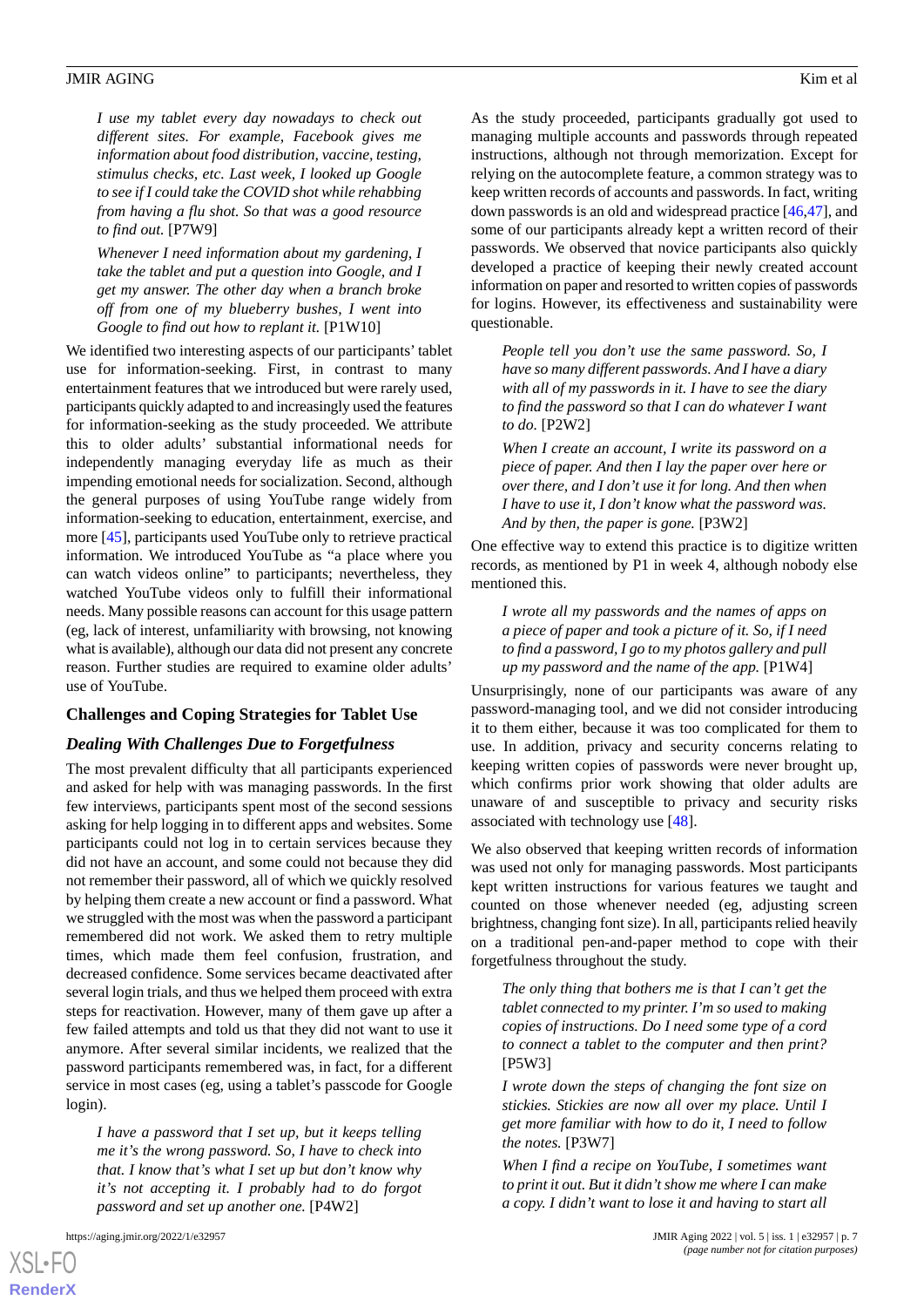*over again. But I don't know how to print it out from my tablet.* [P6W6]

## *Dealing With Challenges Due to Unfamiliarity With New Technology*

Because most participants had never used a tablet before, we anticipated that a lack of self-efficacy, one of the most significant psychological challenges for older adults'technology adoption [[34\]](#page-11-13), would prevail, at least in the first few weeks of tablet use. As expected, participants reported many experiences of having a fear of making mistakes or not reversing them after making mistakes.

*The thing I'm afraid of the most with the tablet is that I may hit the wrong button because I didn't want to mess up something. The other day, I was writing an email. And maybe I hit something that I was not supposed to, and lost the email. I didn't know how to get it back. Someone said draft or something, but I don't know where to find it.* [P3W3]

*When she (a friend) sent me an email, I could barely read it because it was so small. So, she explained to me how to enlarge it. Then, it became so large that it overruns the page. But I didn't want to go back and change the font because I didn't have confidence that I was proficient enough to change font size without making a mistake. What if I hit the wrong something and mess up everything?* [P7W4]

The second prevalent topic that participants asked for help with, following managing passwords, was adjusting the settings on a tablet and apps, such as display brightness, font size, screen timeout, volume, and screen orientation. In contrast to the questions about password management, which gradually decreased in frequency as the study proceeded, the questions about controlling the settings persisted throughout the study. Unfortunately, we did not find any evidence of participants becoming used to managing most settings, even after 4 months of training. As mentioned previously, most participants resorted to step-by-step instruction notes they wrote down on paper when adjusting settings. Furthermore, whenever participants tried a new app, they experienced similar difficulties setting it up and asked for help even in the later phase of the study.

*I was trying to play a new mobile game, but its screen was vertical. I wanted horizontal. At one point, it did fine. But then I got stuck in vertical. And I couldn't get it out of vertical when I played the came next day. Is there a way to change it?* [P1W8]

*Today, I went on Zoom for a chair exercise. There were five people on including the instructor. All of our boxes were pretty big. I wanted to make them smaller so that I could see the instructor bigger. But I didn't know how to resolve that.* [P5W11]

Even though participants counted on written notes for most operations, their self-efficacy still improved significantly as the study proceeded. Regardless of relying on written notes, successfully operating intended functions for themselves increased their confidence in using a tablet, which positively influenced their willingness to try new things on a tablet. For

[XSL](http://www.w3.org/Style/XSL)•FO **[RenderX](http://www.renderx.com/)**

this, repeated trials were mandatory, which participants considered not a burden but a process.

*I'm in my 70s, and this was the first time that I managed to be on Zoom for myself. I think three or four times will make it better. I'm not grasping things as fast as I used to. I have to do it many times to be more competent in what I'm doing.* [P3W2]

*When my friend was trying to teach me how to put Zoom on my phone, she just gave up. Finally, I am on Zoom now!* [P4W2]

*I felt very nervous (of using a tablet). But as it went along, I did pretty good. I still would like to have more practice so that I feel more confident within myself. After you get a certain age, you don't retain a lot of things, and a lot of things are harder to do. And when you start something, and you conquer it, it makes you feel good. I haven't conquered the tablet, but I'm not as afraid to use it as I was initially.* [P5W13]

In the last interview, most participants expressed gratitude and satisfaction with participating in this study for having an opportunity to gain in-person instructions on using a tablet for an extended period. However, this approach is not scalable or widely available. Our participants proceeded with repeated trials supported by our research team by participating this study, but many older adults lack access to this type of support.

*It was a blessing that I had the opportunity to work with. I learned a lot from this 4-month program with you. You are patient which was great for a senior so that they felt comfortable in trying to learn in this stage of their life.* [P8W16]

## *Discussion*

## **Principal Findings**

Extensive research has sought to elucidate the challenges older adults face when adopting new technology. Consequently, various factors were identified and discussed, such as perceived usefulness, usability, affordability, compatibility, accessibility, reliability, support availability, learning efforts, and self-efficacy [[49\]](#page-12-3). Our study provided a unique and lived environment where low-income seniors who had no prior experience with a tablet received one for free and gained support to use it to fulfill essential needs during the nationwide lockdown due to COVID-19. This unique circumstance eliminated many of these challenges and magnified two factors: learning efforts and self-efficacy. Our findings show that participants gained sufficient self-efficacy to use a tablet comfortably, not by acquiring digital skills but rather by developing ways to address the challenges. This section discusses a possible reason for their difficulty in obtaining digital literacy despite continuous learning endeavors and a strategy to manage the challenges.

#### **Difficulty in Learning: Lack of a Mental Model**

Prior work shows that older adults are able and willing to learn how to use new digital devices [[19,](#page-10-15)[34](#page-11-13)[,50](#page-12-4)]. Our findings confirm that our participants were eager to learn to use a tablet, and successfully used it primarily for entertainment, social connectedness, and information-seeking purposes. However,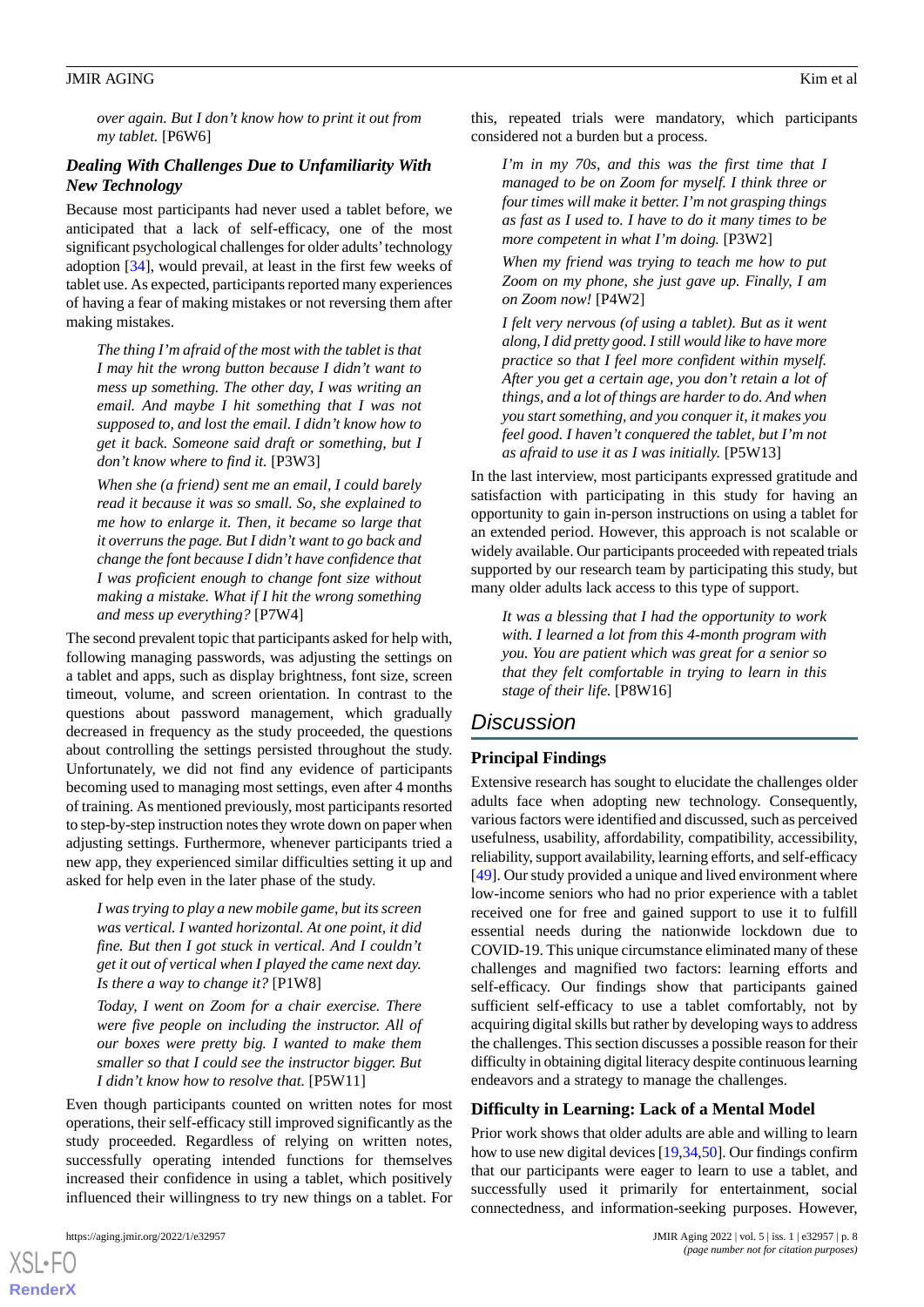they did not acquire digital skills to retain and transfer despite repetitive instructions. We consider one reason for this issue to be related to our instruction not guiding to construct a proper *mental model* of how a tablet works.

A mental model refers to "some kind of understanding of how a device works in terms of its internal structure and processes" [[51\]](#page-12-5). Prior research demonstrates that having a proper mental model improves performance on learning and retaining the operating procedures for an unfamiliar piece of equipment [[52\]](#page-12-6). A key to constructing a mental model is to make the learning experience meaningful: the more "meaningful" a learning experience is, the faster it is learned and the better it is retained [[53\]](#page-12-7). In contrast, rote learning focuses on delivering fragments of knowledge, often in isolation from any context [\[54](#page-12-8)].

The mode of instruction we offered to our participants was close to rote instruction, delivering the actions required to perform a task (eg, a sequence of buttons to press) without descriptive information of how a device works. In fact, this type of instruction is common in describing how to operate a digital device. For instance, below is a standard instruction for adjusting a mobile device's font size, which we used to help participants change the font size on their tablet screen. This instruction can be informative to those who have a basic knowledge of how a device works.

#### <span id="page-8-0"></span>1. On your tablet, open the Settings app

- 2. Tap Accessibility > Font size
- 3. Use the slider to choose your font size

We initially had a naïve approach of using this rote instruction mode to teach our participants to use a tablet. Later, we realized that this instruction did not contain "meaningful" information for our participants to retain. Our participants, novice older users who were even foreign to some of the terms used, had difficulty understanding, following, and memorizing the instruction. They often needed extra explanations, such as the location of an action item or how to operate a stated action.

The need to bridge the gap in mental models between users and designers is well documented in the fields of human-computer interaction [[55\]](#page-12-9). Research has shown that this gap can be closed by synthesizing a user's mental model in design. However, this model is not applicable to those who are void of any mental model, such as older novice users. Although various learning modes have been investigated for older adults' preference and effectiveness [\[21](#page-11-1)[,39](#page-11-18),[40\]](#page-11-19), little has been sought to support senior users to construct a basic mental model of how a device works. In consequence, we propose an additional phase in the conceptual modeling process for older novice users: a learning phase through which a senior user can obtain a basic concept of how a system works (see [Figure 1\)](#page-8-0). To implement this, not only senior users need to learn the basic concept, but also designers need to render and offer the basic concept that older adults can learn from.

**Figure 1.** Top: Norman's conceptual modeling process ([\[55](#page-12-9)], page 16). Bottom: a proposed conceptual modeling process for a designer and a senior user. To support a senior user who lacks a basic mental model of a digital device, the designer should first render basic concepts based on a synthesis of research and then design a system. A senior user should first learn basic concepts and then use the system.

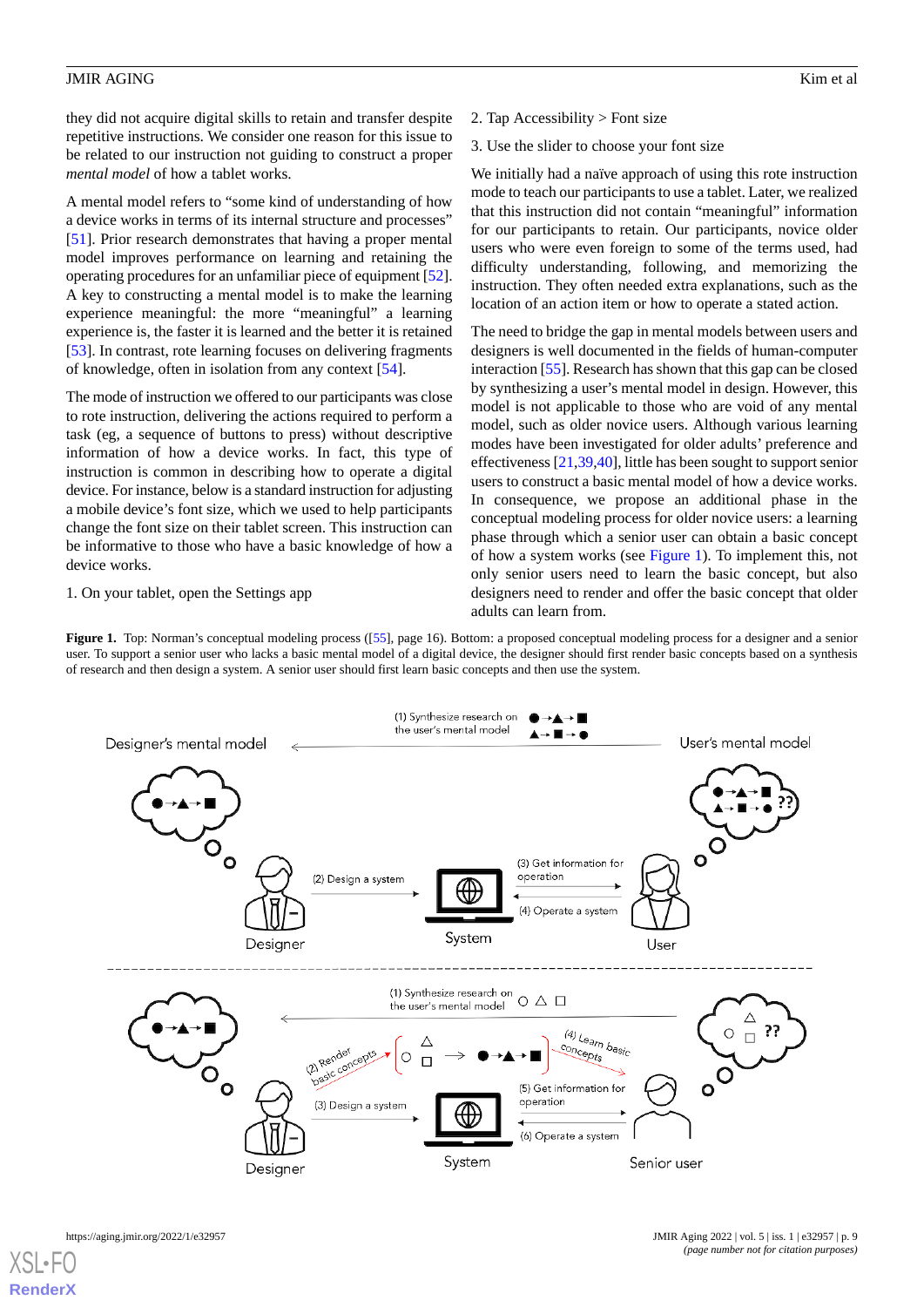## **Solution to Cope With Difficulties: Facilitating Traditional Methods**

Efforts have been devoted to developing new digital devices to support the aging population. However, for many older adults, what they are already familiar with might be the best tool to use without fear of making mistakes, a burden to ask others for help, or stress in learning how to use it.

As the study proceeded, all participants increasingly used a tablet comfortably to perform the various activities they intended. However, we observed that this success was not through gaining sufficient digital literacy. While our research team's in-person instruction must have contributed to their increased tablet use somehow, the most helpful method we observed was to count on what they were already familiar with: pen and paper. Instead of struggling with comprehending and retaining information of using a tablet, participants took notes of necessary details from our instruction and used them later when needed. Despite its scalability and sustainability concerns, pen-and-paper was the easiest, fastest, most efficient, and most reliable method of support for our participants in using a tablet.

Emerging technologies have tremendous potential to support the everyday activities and independence of older adults. However, such potential can be realized only when older adults use them. Because they are exposed to new technology at the later stage of their lives, it is inevitable that they are not familiar with and thus need to learn today's digital devices. While we believe older adults can better understand and retain knowledge to use a digital device once they construct a mental model, effort is still required to learn how to use it. Therefore, we argue that it is important to deliberate on incorporating existing methods that older adults are already familiar with into the design of new digital devices. An excerpt below demonstrates how one participant easily uses GoGoGrandparent, a call-in rideshare support service for transportation.

*I have the app (for a ride) that I use all the time but it's not Uber or Lyft. It is called GoGoGrandparent. All I have to do is call them, and they ask me if I want someone to pick me up at my home. If I do, press one and then they tell me how long it will be before an Uber driver gets to my house and what kind of car they're driving.* [P7W11]

In the end, the goal is not to make older adults learn to use a digital device but to make their lives of better quality. While researchers have sought to enhance older adults' digital literacy to use a digital device, our findings demonstrate that older adults can benefit from what a digital device offers without much digital literacy if they can integrate a method they are already familiar with in its operation, at least in the short term. Increased use of a digital device will eventually lead to improving digital literacy. Hence, more research is needed to determine how to incorporate the methods older adults are familiar with into designing new technology.

## **Limitations and Future Work**

Our findings must be evaluated within the context of several limitations. First, we used convenience sampling by recruiting participants from a low-income senior-housing community in an urban region of the United States. Thus, our participant pool may not represent the aging population in general. Selection bias or possible homogeneity of participant characteristics (eg, location, culture, socioeconomic status) might have influenced the responses in the interviews. Second, we acknowledge that our findings might not be exclusive to older adults. However, we did not conduct any comparative study between people in different age groups. Thus, we do not have any evidence to argue whether people in other age groups might encounter a similar learning process as experienced by our participants. Lastly, all participants used the same model of a tablet, whose interface design might have influenced user experience.

We believe our findings could be generalizable to older adults' adoption and use of any personal computing technologies (eg, computer, smartphone). However, we are cautious of overgeneralization because we did not validate our findings on other technologies and thus lack scientifically significant evidence to argue its generalizability. Hence, the next step is to examine the generalizability of our findings by conducting similar studies on other technologies and through an extensive literature review of relevant studies.

## **Conclusion**

As technology becomes an integral part of our everyday lives, older adults are increasingly expected to use digital devices to access information and services. Now, the COVID-19 pandemic brought needed attention to a long-standing problem: a digital divide that puts technology out of reach for many seniors, which significantly increased loneliness and social isolation among older adults. As a collaborative effort with a local community organization, we distributed tablets to low-income senior residents to help them access essential services and needed information online during the nationwide lockdown in the United States. This study aimed to serve two goals: practically, to help the recipients learn digital skills to use a tablet, and theoretically, to investigate how older novice users learn and develop digital skills to use a tablet comfortably over time. The findings demonstrate that our participants were willing to learn and successfully use a tablet for entertainment, social connectedness, and information-seeking purposes. However, it was not through acquiring sufficient digital skills but rather by incorporating the method they are already familiar with in its operation. We consider, among other things, that the lack of a proper mental model of how a tablet works prevented them from building digital skills despite repetitive instructions. We are hopeful that our results will encourage future studies to reduce the digital divide and improve the aging population's access and use of emerging digital devices for a better quality of later life.

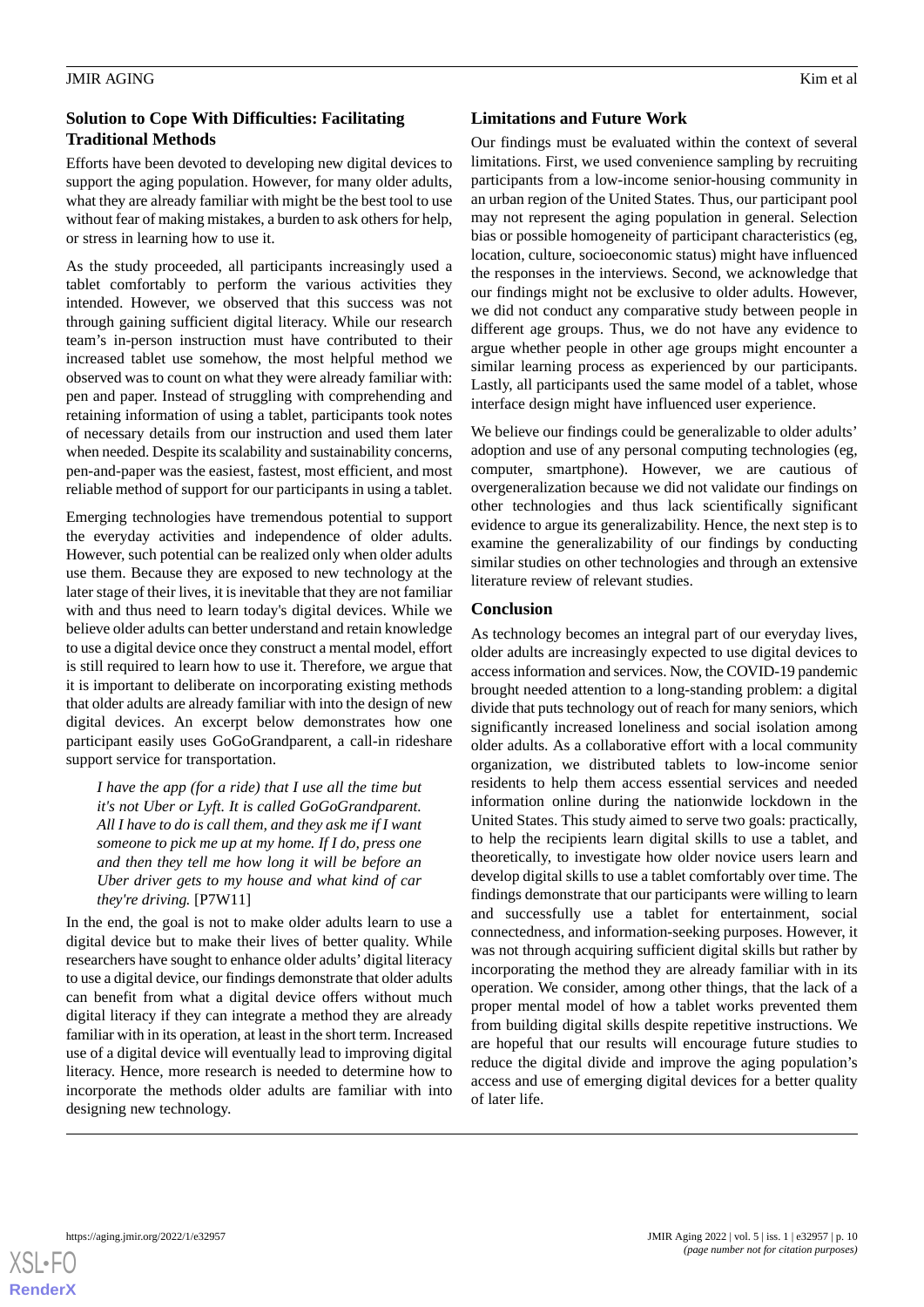## **Acknowledgments**

We are thankful to all participants who participated in our study. We appreciate Catherine J Hart and Michael Buckley at the Housing Authority of the City of Elizabeth for their support in recruiting participants and conducting the study. This research was funded by the Rutgers University grant for the COVID-19 Impact on Scholarly Productivity Faculty.

## **Conflicts of Interest**

None declared.

## <span id="page-10-0"></span>**References**

- <span id="page-10-1"></span>1. Anderson M, Perrin A. Technology use among seniors. Pew Research Center. 2017 May 17. URL: [https://www.](https://www.pewresearch.org/internet/2017/05/17/technology-use-among-seniors/) [pewresearch.org/internet/2017/05/17/technology-use-among-seniors/](https://www.pewresearch.org/internet/2017/05/17/technology-use-among-seniors/) [accessed 2022-02-25]
- <span id="page-10-2"></span>2. Internet/broadband fact sheet. Pew Research Center. 2021. URL: [https://www.pewresearch.org/internet/fact-sheet/](https://www.pewresearch.org/internet/fact-sheet/internet-broadband/) [internet-broadband/](https://www.pewresearch.org/internet/fact-sheet/internet-broadband/) [accessed 2022-02-25]
- <span id="page-10-3"></span>3. Mobile fact sheet. Pew Research Center. 2021. URL: <https://www.pewresearch.org/internet/fact-sheet/mobile/> [accessed 2022-02-25]
- <span id="page-10-4"></span>4. Kim KJ, Sundar SS. Does screen size matter for smartphones? Utilitarian and hedonic effects of screen size on smartphone adoption. Cyberpsychol Behav Soc Netw 2014 Jul;17(7):466-473 [[FREE Full text\]](http://europepmc.org/abstract/MED/24694112) [doi: [10.1089/cyber.2013.0492\]](http://dx.doi.org/10.1089/cyber.2013.0492) [Medline: [24694112](http://www.ncbi.nlm.nih.gov/entrez/query.fcgi?cmd=Retrieve&db=PubMed&list_uids=24694112&dopt=Abstract)]
- <span id="page-10-5"></span>5. Cajita MI, Hodgson NA, Lam KW, Yoo S, Han HR. Facilitators of and barriers to mHealth adoption in older adults with heart failure. Comput Inform Nurs 2018 Aug;36(8):376-382 [\[FREE Full text\]](http://europepmc.org/abstract/MED/29742549) [doi: [10.1097/CIN.0000000000000442\]](http://dx.doi.org/10.1097/CIN.0000000000000442) [Medline: [29742549](http://www.ncbi.nlm.nih.gov/entrez/query.fcgi?cmd=Retrieve&db=PubMed&list_uids=29742549&dopt=Abstract)]
- <span id="page-10-6"></span>6. Smartphone usage in the United Kingdom (UK) 2012-2020, by age. Statistia. 2021. URL: [https://www.statista.com/statistics/](https://www.statista.com/statistics/300402/smartphone-usage-in-the-uk-by-age/) [300402/smartphone-usage-in-the-uk-by-age/](https://www.statista.com/statistics/300402/smartphone-usage-in-the-uk-by-age/) [accessed 2022-02-25]
- <span id="page-10-7"></span>7. Barbosa Neves B, Franz R, Judges R, Beermann C, Baecker R. Can digital technology enhance social connectedness among older adults? A feasibility study. J Appl Gerontol 2019 Jan 22;38(1):49-72. [doi: [10.1177/0733464817741369](http://dx.doi.org/10.1177/0733464817741369)] [Medline: [29166818](http://www.ncbi.nlm.nih.gov/entrez/query.fcgi?cmd=Retrieve&db=PubMed&list_uids=29166818&dopt=Abstract)]
- 8. Barnard Y, Bradley MD, Hodgson F, Lloyd AD. Learning to use new technologies by older adults: Perceived difficulties, experimentation behaviour and usability. Comput Hum Behav 2013 Jul;29(4):1715-1724. [doi: [10.1016/j.chb.2013.02.006](http://dx.doi.org/10.1016/j.chb.2013.02.006)]
- <span id="page-10-8"></span>9. Li Q, Luximon Y. Older adults' use of mobile device: usability challenges while navigating various interfaces. Behav Inf Technol 2019 Jun 03;39(8):837-861. [doi: [10.1080/0144929x.2019.1622786](http://dx.doi.org/10.1080/0144929x.2019.1622786)]
- <span id="page-10-9"></span>10. Page T. Touchscreen mobile devices and older adults: a usability study. Int J Hum Factors Ergon 2014;3(1):65. [doi: [10.1504/ijhfe.2014.062550](http://dx.doi.org/10.1504/ijhfe.2014.062550)]
- <span id="page-10-10"></span>11. Pan S, Jordan-Marsh M. Internet use intention and adoption among Chinese older adults: from the expanded technology acceptance model perspective. Comput Hum Behav 2010 Sep;26(5):1111-1119. [doi: [10.1016/j.chb.2010.03.015](http://dx.doi.org/10.1016/j.chb.2010.03.015)]
- 12. Vogels EA. Digital divide persists even as Americans with lower incomes make gains in tech adoption. Pew Research Center. 2021 Jun 22. URL: [https://www.pewresearch.org/fact-tank/2021/06/22/](https://www.pewresearch.org/fact-tank/2021/06/22/digital-divide-persists-even-as-americans-with-lower-incomes-make-gains-in-tech-adoption/)
- <span id="page-10-12"></span><span id="page-10-11"></span>[digital-divide-persists-even-as-americans-with-lower-incomes-make-gains-in-tech-adoption/](https://www.pewresearch.org/fact-tank/2021/06/22/digital-divide-persists-even-as-americans-with-lower-incomes-make-gains-in-tech-adoption/) [accessed 2022-02-25] 13. Choi NG, Dinitto DM. The digital divide among low-income homebound older adults: internet use patterns, eHealth literacy, and attitudes toward computer/internet use. J Med Internet Res 2013 May 02;15(5):e93 [[FREE Full text](https://www.jmir.org/2013/5/e93/)] [doi: [10.2196/jmir.2645](http://dx.doi.org/10.2196/jmir.2645)] [Medline: [23639979](http://www.ncbi.nlm.nih.gov/entrez/query.fcgi?cmd=Retrieve&db=PubMed&list_uids=23639979&dopt=Abstract)]
- <span id="page-10-13"></span>14. Morrow-Howell N, Galucia N, Swinford E. Recovering from the COVID-19 pandemic: a focus on older adults. J Aging Soc Policy 2020 Apr 26;32(4-5):526-535. [doi: [10.1080/08959420.2020.1759758](http://dx.doi.org/10.1080/08959420.2020.1759758)] [Medline: [32336225\]](http://www.ncbi.nlm.nih.gov/entrez/query.fcgi?cmd=Retrieve&db=PubMed&list_uids=32336225&dopt=Abstract)
- 15. Xie B, Charness N, Fingerman K, Kaye J, Kim MT, Khurshid A. When going digital becomes a necessity: ensuring older adults' needs for information, services, and social inclusion during COVID-19. J Aging Soc Policy 2020 Jun 06;32(4-5):460-470 [\[FREE Full text\]](http://europepmc.org/abstract/MED/32507061) [doi: [10.1080/08959420.2020.1771237](http://dx.doi.org/10.1080/08959420.2020.1771237)] [Medline: [32507061\]](http://www.ncbi.nlm.nih.gov/entrez/query.fcgi?cmd=Retrieve&db=PubMed&list_uids=32507061&dopt=Abstract)
- <span id="page-10-14"></span>16. Kotwal AA, Holt-Lunstad J, Newmark RL, Cenzer I, Smith AK, Covinsky KE, et al. Social isolation and loneliness among San Francisco Bay area older adults during the COVID-19 shelter-in-place orders. J Am Geriatr Soc 2021 Jan 09;69(1):20-29 [[FREE Full text](http://europepmc.org/abstract/MED/32965024)] [doi: [10.1111/jgs.16865\]](http://dx.doi.org/10.1111/jgs.16865) [Medline: [32965024\]](http://www.ncbi.nlm.nih.gov/entrez/query.fcgi?cmd=Retrieve&db=PubMed&list_uids=32965024&dopt=Abstract)
- <span id="page-10-15"></span>17. Seifert A, Cotten SR, Xie B. A double burden of exclusion? Digital and social exclusion of older adults in times of COVID-19. J Gerontol B Psychol Sci Soc Sci 2021 Feb 17;76(3):e99-e103 [[FREE Full text](http://europepmc.org/abstract/MED/32672332)] [doi: [10.1093/geronb/gbaa098\]](http://dx.doi.org/10.1093/geronb/gbaa098) [Medline: [32672332](http://www.ncbi.nlm.nih.gov/entrez/query.fcgi?cmd=Retrieve&db=PubMed&list_uids=32672332&dopt=Abstract)]
- 18. Smith ML, Steinman LE, Casey EA. Combatting social isolation among older adults in a time of physical distancing: the COVID-19 social connectivity paradox. Front Public Health 2020 Jul 21;8:403. [doi: [10.3389/fpubh.2020.00403](http://dx.doi.org/10.3389/fpubh.2020.00403)] [Medline: [32850605](http://www.ncbi.nlm.nih.gov/entrez/query.fcgi?cmd=Retrieve&db=PubMed&list_uids=32850605&dopt=Abstract)]
- 19. Leung R, Tang C, Haddad S, Mcgrenere J, Graf P, Ingriany V. How older adults learn to use mobile devices. ACM Trans Access Comput 2012 Dec;4(3):1-33. [doi: [10.1145/2399193.2399195](http://dx.doi.org/10.1145/2399193.2399195)]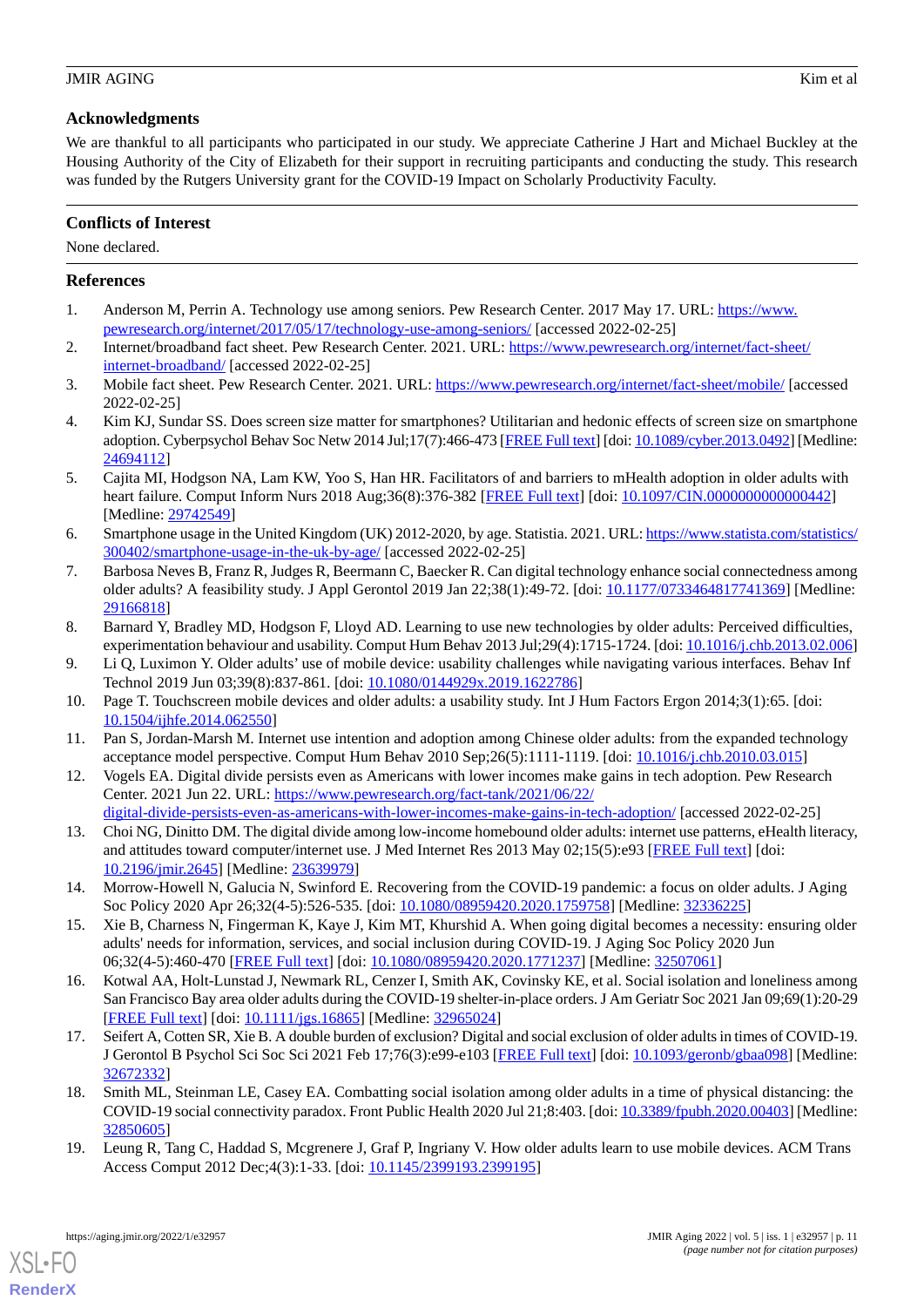- <span id="page-11-0"></span>20. Tsai HS, Shillair R, Cotten SR. Social support and "playing around": an examination of how older adults acquire digital literacy with tablet computers. J Appl Gerontol 2017 Jan 09;36(1):29-55 [[FREE Full text](http://europepmc.org/abstract/MED/26491029)] [doi: [10.1177/0733464815609440\]](http://dx.doi.org/10.1177/0733464815609440) [Medline: [26491029](http://www.ncbi.nlm.nih.gov/entrez/query.fcgi?cmd=Retrieve&db=PubMed&list_uids=26491029&dopt=Abstract)]
- <span id="page-11-1"></span>21. Pang C, Wang ZQ, McGrenere J, Leung R, Dai J, Moffatt K. Technology adoption and learning preferences for older adults: evolving perceptions, ongoing challenges, and emerging design opportunities. 2021 Presented at: 2021 CHI Conference on Human Factors in Computing Systems; May 8-13, 2021; virtual p. 1-13. [doi: [10.1145/3411764.3445702\]](http://dx.doi.org/10.1145/3411764.3445702)
- <span id="page-11-2"></span>22. Martínez-Alcalá CI, Rosales-Lagarde A, de los Ángeles Alonso-Lavernia M, Ramírez-Salvador JÁ, Jiménez-Rodríguez B, Cepeda-Rebollar RM, et al. Digital inclusion in older adults: a comparison between face-to-face and blended digital literacy workshops. Front ICT 2018 Aug 28;5:21. [doi: [10.3389/fict.2018.00021\]](http://dx.doi.org/10.3389/fict.2018.00021)
- <span id="page-11-4"></span><span id="page-11-3"></span>23. Gilster P. Digital literacy. Hoboken, NJ: John Wiley & Sons; 1997.
- <span id="page-11-5"></span>24. Rogers WA, Fisk AD, Mead SE, Walker N, Cabrera EF. Training older adults to use automatic teller machines. Hum Factors 1996 Sep 23;38(3):425-433. [doi: [10.1518/001872096778701935\]](http://dx.doi.org/10.1518/001872096778701935) [Medline: [8865767\]](http://www.ncbi.nlm.nih.gov/entrez/query.fcgi?cmd=Retrieve&db=PubMed&list_uids=8865767&dopt=Abstract)
- <span id="page-11-6"></span>25. Li J, Ma Q, Chan AH, Man S. Health monitoring through wearable technologies for older adults: Smart wearables acceptance model. Appl Ergon 2019 Feb;75:162-169. [doi: [10.1016/j.apergo.2018.10.006\]](http://dx.doi.org/10.1016/j.apergo.2018.10.006) [Medline: [30509522](http://www.ncbi.nlm.nih.gov/entrez/query.fcgi?cmd=Retrieve&db=PubMed&list_uids=30509522&dopt=Abstract)]
- <span id="page-11-8"></span><span id="page-11-7"></span>26. Kim S. Exploring how older adults use a smart speaker-based voice assistant in their first interactions: qualitative study. JMIR Mhealth Uhealth 2021 Jan 13;9(1):e20427 [[FREE Full text](https://mhealth.jmir.org/2021/1/e20427/)] [doi: [10.2196/20427\]](http://dx.doi.org/10.2196/20427) [Medline: [33439130](http://www.ncbi.nlm.nih.gov/entrez/query.fcgi?cmd=Retrieve&db=PubMed&list_uids=33439130&dopt=Abstract)]
- <span id="page-11-9"></span>27. Wellman B, Haythornthwaite C. The internet in everyday life. Hoboken, NJ: Wiley-Blackwell; 2008.
- <span id="page-11-10"></span>28. Baym NK. Personal connections in the digital age. Hoboken, NJ: John Wiley & Sons; Jun 2015.
- 29. Davis FD. Perceived usefulness, perceived ease of use, and user acceptance of information technology. MIS Quart 1989 Sep;13(3):319. [doi: [10.2307/249008](http://dx.doi.org/10.2307/249008)]
- <span id="page-11-11"></span>30. Venkatesh V, Morris MG, Davis GB, Davis FD. User acceptance of information technology: toward a unified view. MIS Quart 2003;27(3):425. [doi: [10.2307/30036540\]](http://dx.doi.org/10.2307/30036540)
- <span id="page-11-12"></span>31. Guner H, Acarturk C. The use and acceptance of ICT by senior citizens: a comparison of technology acceptance model (TAM) for elderly and young adults. Univ Access Inf Soc 2018 Dec 15;19(2):311-330. [doi: [10.1007/s10209-018-0642-4](http://dx.doi.org/10.1007/s10209-018-0642-4)]
- <span id="page-11-13"></span>32. Nayak LUS, Priest L, White AP. An application of the technology acceptance model to the level of Internet usage by older adults. Univ Access Inf Soc 2010 Feb 16;9(4):367-374. [doi: [10.1007/s10209-009-0178-8](http://dx.doi.org/10.1007/s10209-009-0178-8)]
- 33. Wu J, Song S. Older adults' online shopping continuance intentions: applying the technology acceptance model and the theory of planned behavior. Int J Hum–Comput Interact 2020 Dec 26;37(10):938-948. [doi: [10.1080/10447318.2020.1861419\]](http://dx.doi.org/10.1080/10447318.2020.1861419)
- <span id="page-11-15"></span>34. Kim S, Gajos KZ, Muller M, Grosz BJ. Acceptance of mobile technology by older adults: a preliminary study. 2016 Presented at: 18th International Conference on Human-Computer Interaction With Mobile Devices and Services; September 6-9, 2016; Florence, Italy p. 147-157. [doi: [10.1145/2935334.2935380](http://dx.doi.org/10.1145/2935334.2935380)]
- <span id="page-11-14"></span>35. Renaud K, van Biljon J. Predicting technology acceptance and adoption by the elderly: a qualitative study. 2008 Presented at: 2008 annual research conference of the South African Institute of Computer Scientists and Information Technologists on IT research in developing countries: riding the wave of technology; October 6-8, 2008; Wilderness, South Africa p. 210-219. [doi: [10.1145/1456659.1456684](http://dx.doi.org/10.1145/1456659.1456684)]
- <span id="page-11-17"></span><span id="page-11-16"></span>36. van Biljon J, Renaud K. A qualitative study of the applicability of technology acceptance models to senior mobile phone users. In: Song IY, editor. Advances in Conceptual Modeling – Challenges and Opportunities. ER 2008. Lecture Notes in Computer Science, vol 5232. Berlin, Heidelberg: Springer; 2008:228-237.
- <span id="page-11-18"></span>37. Kim S, Choudhury A. Comparison of older and younger adults' attitudes toward the adoption and use of activity trackers. JMIR Mhealth Uhealth 2020 Oct 22;8(10):e18312 [[FREE Full text](https://mhealth.jmir.org/2020/10/e18312/)] [doi: [10.2196/18312\]](http://dx.doi.org/10.2196/18312) [Medline: [33090116](http://www.ncbi.nlm.nih.gov/entrez/query.fcgi?cmd=Retrieve&db=PubMed&list_uids=33090116&dopt=Abstract)]
- <span id="page-11-19"></span>38. Chiu C, Hu Y, Lin D, Chang F, Chang C, Lai C. The attitudes, impact, and learning needs of older adults using apps on touchscreen mobile devices: Results from a pilot study. Comput Hum Behav 2016 Oct;63:189-197. [doi: [10.1016/j.chb.2016.05.020\]](http://dx.doi.org/10.1016/j.chb.2016.05.020)
- <span id="page-11-21"></span><span id="page-11-20"></span>39. LoBuono DL, Leedahl SN, Maiocco E. Teaching technology to older adults: modalities used by student mentors and reasons for continued program participation. J Gerontol Nurs 2020 Jan 01;46(1):14-20. [doi: [10.3928/00989134-20191118-02](http://dx.doi.org/10.3928/00989134-20191118-02)] [Medline: [31895957](http://www.ncbi.nlm.nih.gov/entrez/query.fcgi?cmd=Retrieve&db=PubMed&list_uids=31895957&dopt=Abstract)]
- <span id="page-11-22"></span>40. den Haan M, Brankaert R, Kenning G, Lu Y. Creating a social learning environment for and by older adults in the use and adoption of smartphone technology to age in place. Front Public Health 2021 Jun 16;9:568822. [doi: [10.3389/fpubh.2021.568822](http://dx.doi.org/10.3389/fpubh.2021.568822)] [Medline: [34222160\]](http://www.ncbi.nlm.nih.gov/entrez/query.fcgi?cmd=Retrieve&db=PubMed&list_uids=34222160&dopt=Abstract)
- <span id="page-11-23"></span>41. Clarke V, Braun V. Thematic Analysis. In: Teo T, editor. Encyclopedia of critical psychology. New York: Springer; 2014.
- <span id="page-11-24"></span>42. Leung L. Exploring the relationship between smartphone activities, flow experience, and boredom in free time. Comput Hum Behav 2020 Feb;103:130-139. [doi: [10.1016/j.chb.2019.09.030\]](http://dx.doi.org/10.1016/j.chb.2019.09.030)
- 43. Paulhus DL. Measurement and control of response bias. In: Robinson JP, Wrightsman LS, editors. Measures of personality and social psychological attitudes. Cambridge, MA: Academic Press; 1991:17-59.
- 44. Banskota S, Healy M, Goldberg E. 15 Smartphone apps for older adults to use while in isolation during the COVID-19 pandemic. West J Emerg Med 2020 Apr 14;21(3):514-525 [\[FREE Full text\]](http://europepmc.org/abstract/MED/32302279) [doi: [10.5811/westjem.2020.4.47372\]](http://dx.doi.org/10.5811/westjem.2020.4.47372) [Medline: [32302279](http://www.ncbi.nlm.nih.gov/entrez/query.fcgi?cmd=Retrieve&db=PubMed&list_uids=32302279&dopt=Abstract)]
- 45. Khan ML. Social media engagement: What motivates user participation and consumption on YouTube? Comput Hum Behav 2017 Jan;66:236-247. [doi: [10.1016/j.chb.2016.09.024\]](http://dx.doi.org/10.1016/j.chb.2016.09.024)